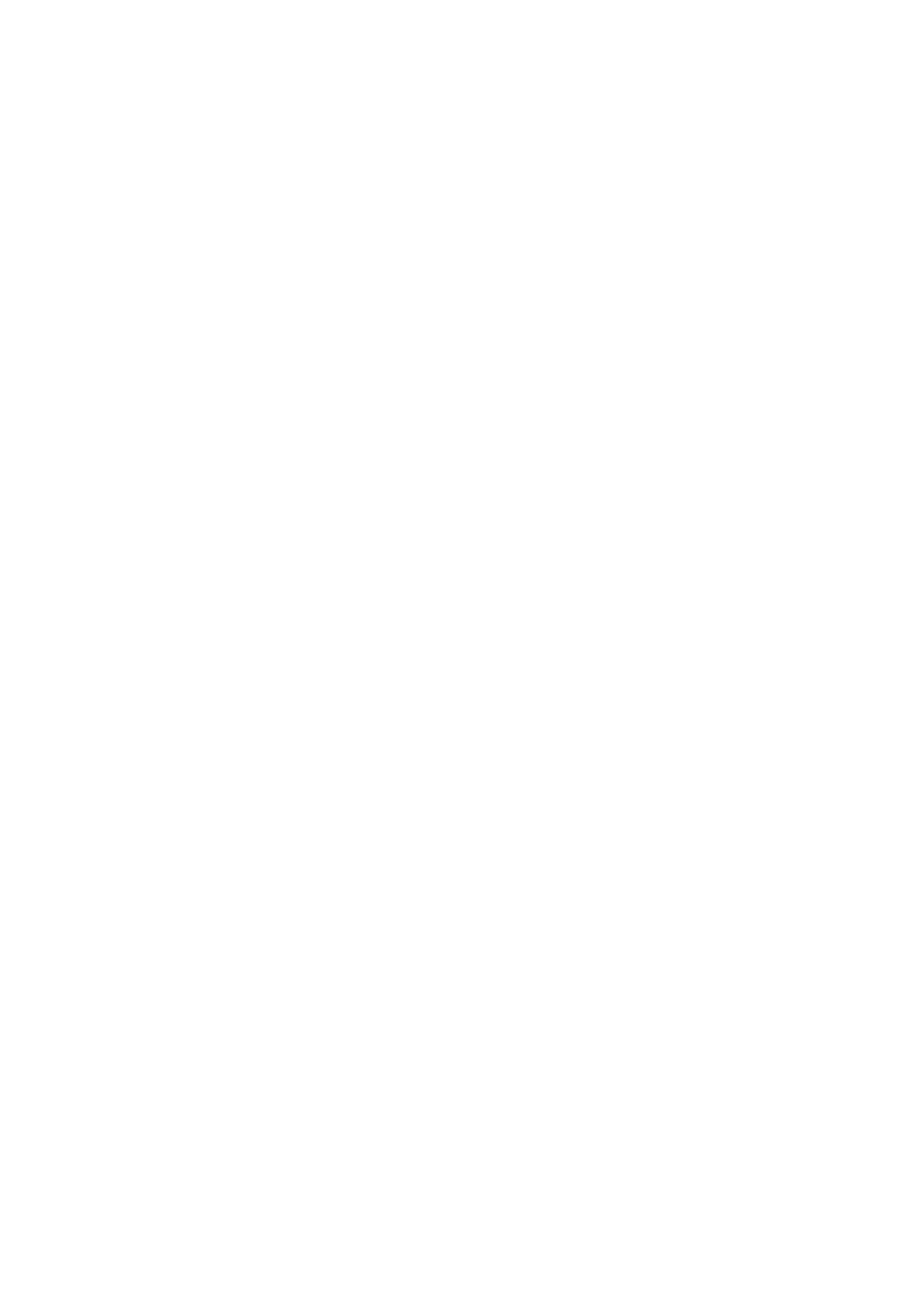# *TABLE OF CONTENTS*

| 1. |         |                                                           |  |
|----|---------|-----------------------------------------------------------|--|
|    |         |                                                           |  |
|    | $2 - 1$ | Use of machine                                            |  |
|    |         | 2-2 Warning for incorrect applications and incorrect uses |  |
|    |         | 2-3 Structure                                             |  |
|    |         | 2-4 Power transmission                                    |  |
|    | $2 - 5$ | Double insulation                                         |  |
| 3. |         |                                                           |  |
|    |         | 3                                                         |  |
|    | $4 - 1$ | <b>General cautions</b>                                   |  |
|    |         | 4-2 Cautions before work                                  |  |
|    |         | 4-3 Cautions during work                                  |  |
|    |         | 4-4 Cautions for maintenance                              |  |
|    |         | 4-5 Labeling position                                     |  |
|    | $4 - 6$ | Descriptions of symbols used on safety label              |  |
|    |         | 7                                                         |  |
|    | $5 - 1$ | Outline drawing (dimension and name of each part)         |  |
|    | $5 - 2$ | Specification                                             |  |
|    |         |                                                           |  |
|    |         | 8                                                         |  |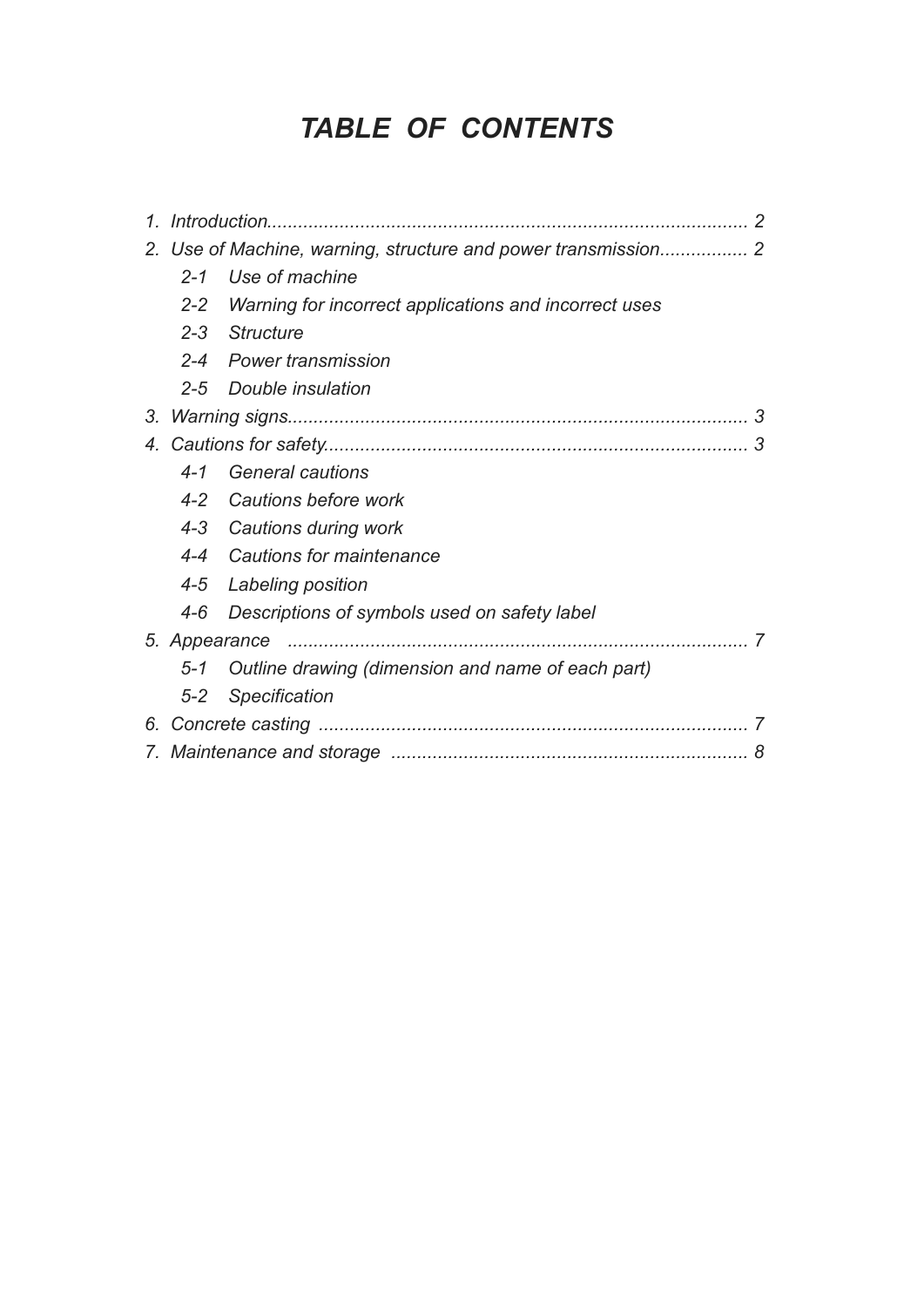# **1. Introduction**

- $\bullet$ This instruction manual describes the correct operation method of MGZ-F100A Portable Concrete Vibrator and its easy inspection and maintenance. To enhance your work efficiency and to make your work more effective, please read this manual before using the vibrator.
- $\bullet$ After you finish reading, please keep this manual at hand so that you can refer to it whenever necessary.
- $\bullet$ For repair parts, parts lists, service manuals and repair requests, please contact your distributor, our sales office or Mikasa Parts Service Center.

Parts lists are also available at our homepage, MIKASA website, at http://www.mikasas.com.

The illustrations in this instruction manual might differ in part from the actual product due to design change, etc.

## **2. Use of machine, warning, structure and power transmission**

#### **2-1. Use of machine**

Portable concrete vibrator (MGZ-F100A), an external use portable vibrator, is for concrete casting of walls, pillars and joists with high bar arrangement density for which a vibrator used in the concrete cannot provide sufficient compacting. This vibrator, when pressed on the formwork panel, can give vibration to concrete from outside the form stop to prevent insufficient concrete filling and provide beautiful surface finish. Concrete casting in an area deep down the ground or anywhere far from the power source can be done easily by extending the cord. Because this vibrator is small and light, long work and machine handling can be done easily and safely.

#### **2-2. Warning for incorrect applications and incorrect uses**

Do not use this vibrator for purpose other than concrete compacting. The portable concrete vibrator (MGZ-F100A) should not be put directly in concrete. This is the vibrator to be used outside the concrete, and is supposed to be pressed on the outside of formwork. Never connect this vibrator to voltage other than 220V . If connected to wrong voltage, damage of the machine might occur, and there will be danger of electrification. To prevent the risk of electrification, make sure to use a breaker at the power source. Do not hold the vibrating head and the vibrating area near the vibrating head while you work. There is a risk of vibration induced disease.

#### **2-3. Structure**

At the end of this portable concrete vibrator (MGZ-F100A), there is a vibration part that can generate strong vibration. This part contains an eccentric pendulum that can generate vibration by using the rotary motion of a motor via a spring coupling.This motor is a commutator motor using voltage of 110V.

#### **2-4. Power transmission**

The power from a 220V power source rotates the commutator motor. Via the spring coupling, the motor rotating at high speed turns the eccentric pendulum, which generates vibration for concrete compaction. A switch is used to turn on and off the commutator motor.

#### **2-5. Double insulation**

This vibrator is marked with a " $\boxed{1}$ " symbol because two insulators are used as double insulation between the electricity conducting part and the outside frame that comes into contact with people.

Double insulation tools are highly safe against electrification.

If the existing part is replaced with a different part, or when the parts are assembled incorrectly, double insulation structure will be lost, and the vibrator might become unsafe to operate.

For disassembly/assembly of electric system and parts change or repair, please contact your distributor.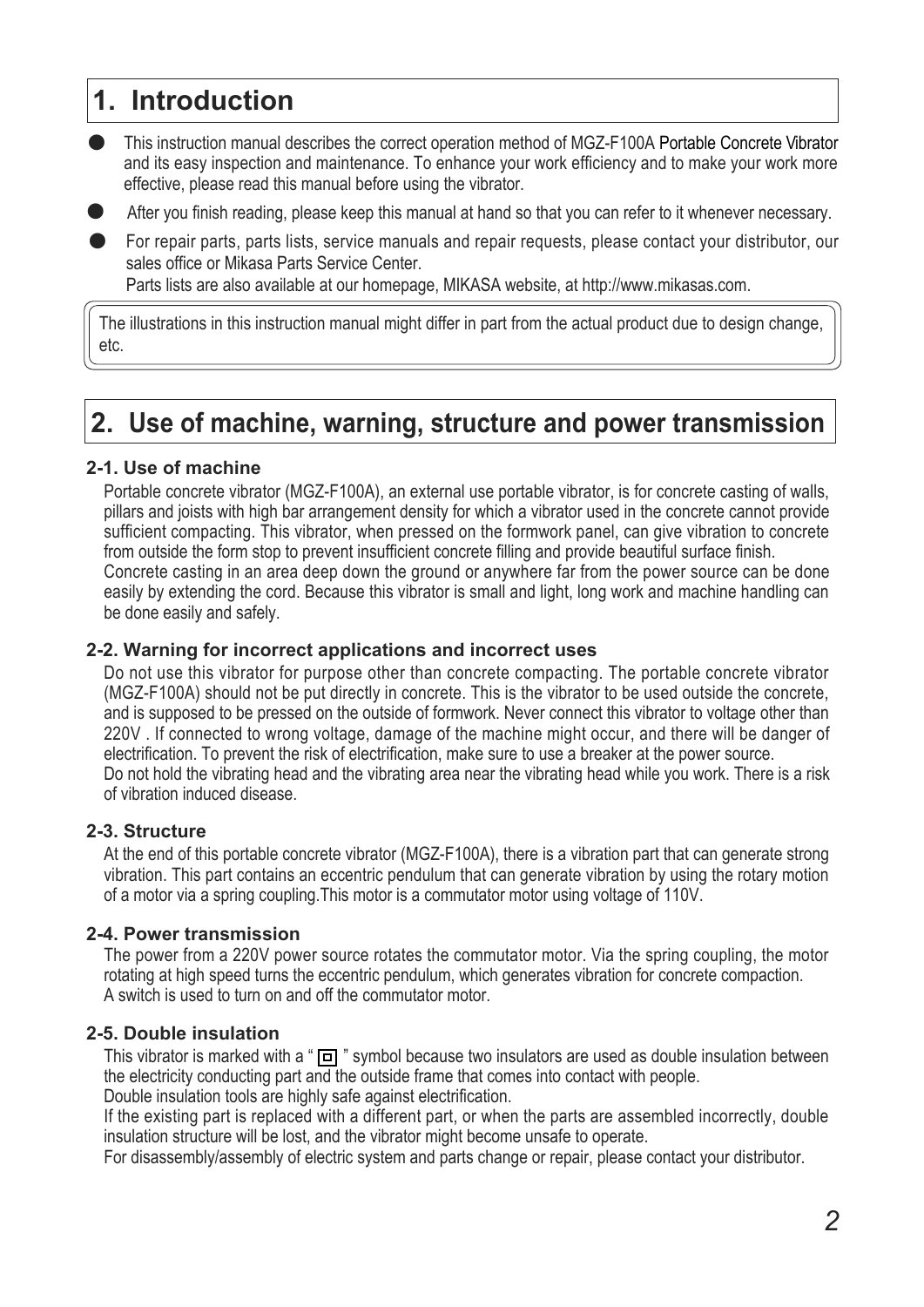# **3. Warning signs**

This manual explains the operation method of MGZ Type Portable Concrete Vibrators. Please work safely with our product by reading this manual and fully understanding the content.

The ( $\bigwedge$ ) mark used in this manual and the safety label on the machine are warning signs. For your safety, please follow the rule of warning signs.

Each ( $\bigwedge$ ) warning sign represents danger to people as shown below.

 $\triangle$  DANGER: Extremely dangerous if the instruction is not followed, resulting in potential accident of death or serious injury.

**NARNING:** Danger exists if the instruction is not followed, resulting in potential accident of death or serious injury.

 $\Lambda$  CAUTION: Potential for danger exists if the instruction is not followed, resulting in injury accident.

Caution (No  $\triangle$ ) mark): Potential for physical damage if the instruction is not followed.

# **4. Cautions for safety**

## **4-1 General cautions**

| $\wedge$ WARNING | • Do not work if one of the following conditions exists.<br>$\bigcirc$ Your body condition is not good because of overwork<br>or illness.<br>When you are under the influence of some medication.<br>When you are drinking.                                                                                                                                                                                        |  |
|------------------|--------------------------------------------------------------------------------------------------------------------------------------------------------------------------------------------------------------------------------------------------------------------------------------------------------------------------------------------------------------------------------------------------------------------|--|
| <b>ACAUTION</b>  | Read the operation manual well and work safely<br>$\bullet$<br>by taking correct steps of operation.<br>$\circlearrowright$ Prevent the operation of the machine by someone<br>who does not have sufficient knowledge of                                                                                                                                                                                           |  |
|                  | operation.<br>• Work in proper work clothes.<br>Always use protective gear (helmet, protective<br>goggles, safety shoes, anti-vibration gloves, etc.) for<br>safe operation of the machine, and wear appropriate<br>work clothe.<br>For outdoor work, rubber gloves and slip-resistant<br>shoes are recommended.<br>Long hair should be covered with a cap or hair cover.<br>Please wear noise suppressing device. |  |
|                  | When doing work that generates high level of noise,<br>wear noise suppressing devices such as ear plugs or<br>ear muffs.<br>Check the machine carefully to make sure there is                                                                                                                                                                                                                                      |  |
|                  | no breakage, crack or deformation.<br>Check also the cabtyre cord to make sure the<br>conducting part is not exposed due to wear or crack.<br>As the cabtyre cord wears relatively quickly, please<br>replace with a new one at early timing. Also check the<br>power outlet and the plug for breakage, deformation,<br>burn or damage at the cord connection area.                                                |  |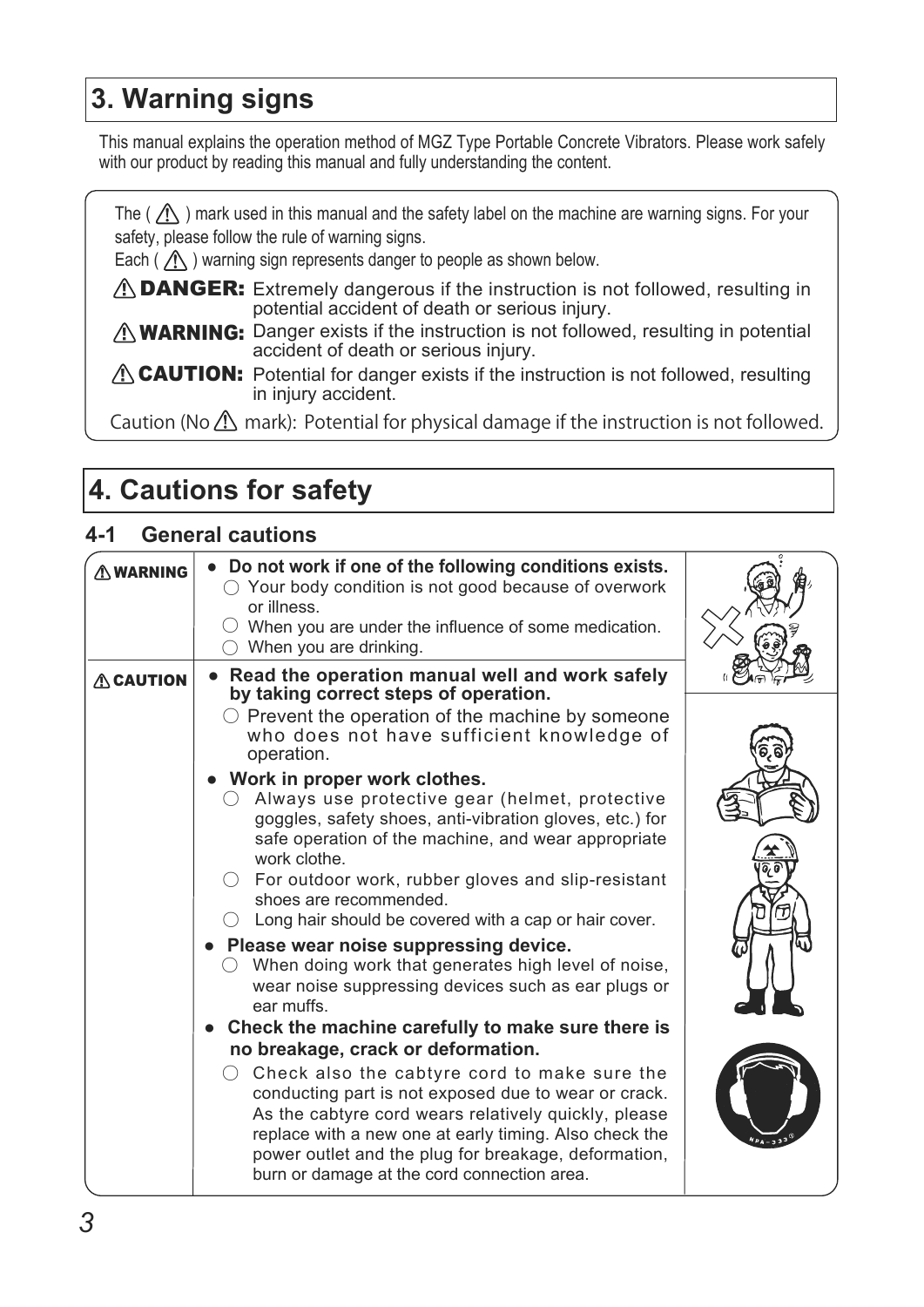| <b>ACAUTION</b> | Always check the machine to see if there is any loosened<br>bolt or abnormal part. Operate the machine after making sure<br>the machine is in normal condition.<br>• The faceplate (operation method, warning information, etc.)<br>on the machine is very important for safe operation of the<br>machine. Clean the machine and always keep the<br>information on the faceplate clearly legible.<br>• When the information on the faceplate (operation method,<br>warning information, etc.) on the machine is difficult to read,<br>replace it with a new one.<br>• It is dangerous if young children come into contact with the<br>machine. Use some measure, such as "Do not enter" sign<br>around the work area or proper storage (storage location) of |  |
|-----------------|--------------------------------------------------------------------------------------------------------------------------------------------------------------------------------------------------------------------------------------------------------------------------------------------------------------------------------------------------------------------------------------------------------------------------------------------------------------------------------------------------------------------------------------------------------------------------------------------------------------------------------------------------------------------------------------------------------------------------------------------------------------|--|
|                 | the machine, to prevent children from coming near the<br>machine.                                                                                                                                                                                                                                                                                                                                                                                                                                                                                                                                                                                                                                                                                            |  |
|                 | • MIKASA is not responsible for remodeling without<br>manufacturer's permission or accident caused by any use<br>other than [warning for incorrect purpose and incorrect use].                                                                                                                                                                                                                                                                                                                                                                                                                                                                                                                                                                               |  |

## **4-2 Cautions before work**

| <b>AWARNING</b> | Before working, carefully make sure that there is no<br>$\bullet$<br>buried pipe such as electric wire tubes, water pipes or<br>gas pipes in the area where work is to be done.<br>$\bigcirc$ If there are buried objects, the tool might touch them, causing an<br>accident of electrification or electric leak, or gas leakage.<br>• Always keep the work area clean.<br>$\circlearrowright$ Unorganized littered work site is likely to cause accident.<br>• Consider the surrounding condition of work area.<br>$\circ$ Do not use the machine in rain, and when the plug or the outlet<br>of vibrator and extension cord is wet.<br>$\circlearrowright$ Keep the work area sufficiently lighted.<br>$\bigcirc$ Do not use the machine in the environment where there is<br>flammable liquid gas nearby. |  |
|-----------------|--------------------------------------------------------------------------------------------------------------------------------------------------------------------------------------------------------------------------------------------------------------------------------------------------------------------------------------------------------------------------------------------------------------------------------------------------------------------------------------------------------------------------------------------------------------------------------------------------------------------------------------------------------------------------------------------------------------------------------------------------------------------------------------------------------------|--|
| <b>CAUTION</b>  | <b>Noise prevention rule</b><br>$\bullet$<br>For noise, there are laws and rules established by the ordinances<br>of each municipality.<br>It is necessary to use the machine at below the specified allowable<br>noise level to prevent noise problem in the vicinity.<br>Depending on the situation, use noise shielding fence when<br>working.                                                                                                                                                                                                                                                                                                                                                                                                                                                            |  |
| <b>ADANGER</b>  | Please check the followings before using the machine.<br>$\bullet$<br>Check the following items before plugging into the<br>outlet.<br>$\bigcirc$ Check the power source to be used.<br>* Always make sure the power is the one shown on the<br>faceplate. The power voltage you can use is 100-120V single<br>phase. If you use the voltage that exceeds the display, the<br>motor coil might be burned out.<br>* If the voltage is low, the current flowing to the motor circuit<br>increases and there arises potential for danger of burnout.<br>Also do not use direct current power. That will result not only<br>in damage of the product but also in accident.                                                                                                                                       |  |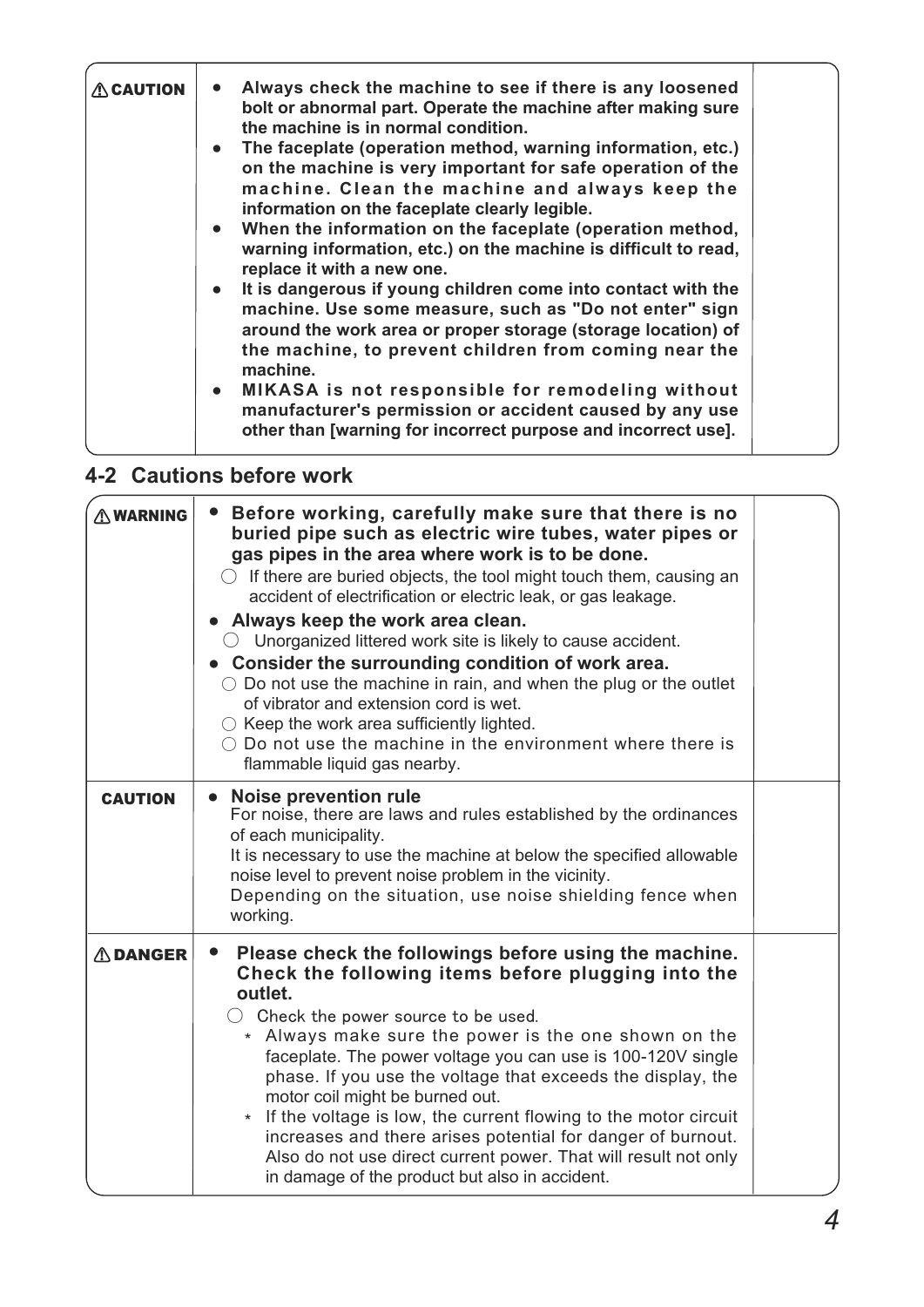| <b>ADANGER</b>  | ○ Check of earth leakage braker.<br>• Because this product is double insulation structure, the setting of earth                        |  |
|-----------------|----------------------------------------------------------------------------------------------------------------------------------------|--|
|                 | leakage braker is exempted by a law. But this machine is very                                                                          |  |
|                 | dangerous because it's used at a juicy place. Use electric leakage braker<br>by all means.                                             |  |
| <b>AWARNING</b> | OMake sure the switch is turned off.                                                                                                   |  |
|                 | · If the machine is plugged without knowing that the switch turned on, the                                                             |  |
|                 | machine starts to operate unexpectedly, causing an accident. The                                                                       |  |
|                 | switch is turned on when it pulled trigger, and turned off when separated                                                              |  |
|                 | trigger.                                                                                                                               |  |
|                 | • Always check that the switch can be turned on and off by pulling and                                                                 |  |
|                 | separating of the trigger.                                                                                                             |  |
| <b>AWARNING</b> | ○ Check the assembly of motor and vibration absorber<br>• Before starting, check the cylindrical vibration absorber of the vibrator to |  |
|                 | make sure it is assembled straight to the front cover (front side closed)                                                              |  |
|                 | of the motor without any damage.                                                                                                       |  |
|                 | (With MGZ-F100A, the cylindrical vibration absorber is fixed with bolts.)                                                              |  |
| <b>AWARNING</b> | ○ Check of the plug and power outlet.                                                                                                  |  |
|                 | • If you experience looseness when the plug is inserted into the outlet, or                                                            |  |
|                 | if the plug comes off from the outlet, you need some repair. If used with-                                                             |  |
| <b>CAUTION</b>  | out repair, overheating might occur, resulting in an accident.                                                                         |  |
|                 | ○(Connection) Extension cord                                                                                                           |  |
|                 | $\cdot$ Use an (connection) extension cord that is not damaged.<br>. If the power source is far away from the machine and you need an  |  |
|                 | extension cord, use the one with sufficient size that allows the flow of                                                               |  |
|                 | necessary current, and try to make the length of the cord as short as                                                                  |  |
|                 | possible for maximum efficiency and trouble free operation of the                                                                      |  |
|                 | machine.                                                                                                                               |  |
|                 | • Use the extension cabtyre cord of thickness more than core line 1.25<br>$mm2$ .                                                      |  |
|                 | • As the cord gets longer, the voltage becomes lowered in proportion to                                                                |  |
|                 | the length, which results in poor motor starting operation and lowering of                                                             |  |
|                 | output. (MGZ type can extend approximately 50m at 2 mm <sup>2</sup> .)                                                                 |  |
|                 | · For outdoor use, use cabtyre cord or cabtyre cable connection                                                                        |  |
|                 | (extension) cord.                                                                                                                      |  |

## **4-3 Cautions during work**

| <b>AWARNING</b>     | Always be alert and pay careful attention to your work.<br>$\bullet$<br>When using the vibrator, work very carefully with careful attention<br>to the operation method, work method and the surrounding<br>condition.<br>$\circlearrowright$ Use your common sense.<br>When you are tired, do not use the machine. |  |
|---------------------|--------------------------------------------------------------------------------------------------------------------------------------------------------------------------------------------------------------------------------------------------------------------------------------------------------------------|--|
| $\triangle$ DANGER  | Avoid sudden start.<br>$\bullet$<br>Do not carry the machine with the switch turned on while<br>connected to the power source.<br>Before plugging, make sure that the switch is turned off.                                                                                                                        |  |
| $\triangle$ CAUTION | Do not handle the cord carelessly.<br>$\bullet$<br>Do not pull the cord when trying to unplug it.<br>Do not use the machine by hanging it with the cord.<br>Do not put the cord near heat, oil or sharp corner.                                                                                                    |  |
| <b>ADANGER</b>      | Do not use the vibrator that cannot be started or stopped<br>$\bullet$<br>by the operation of the switch.                                                                                                                                                                                                          |  |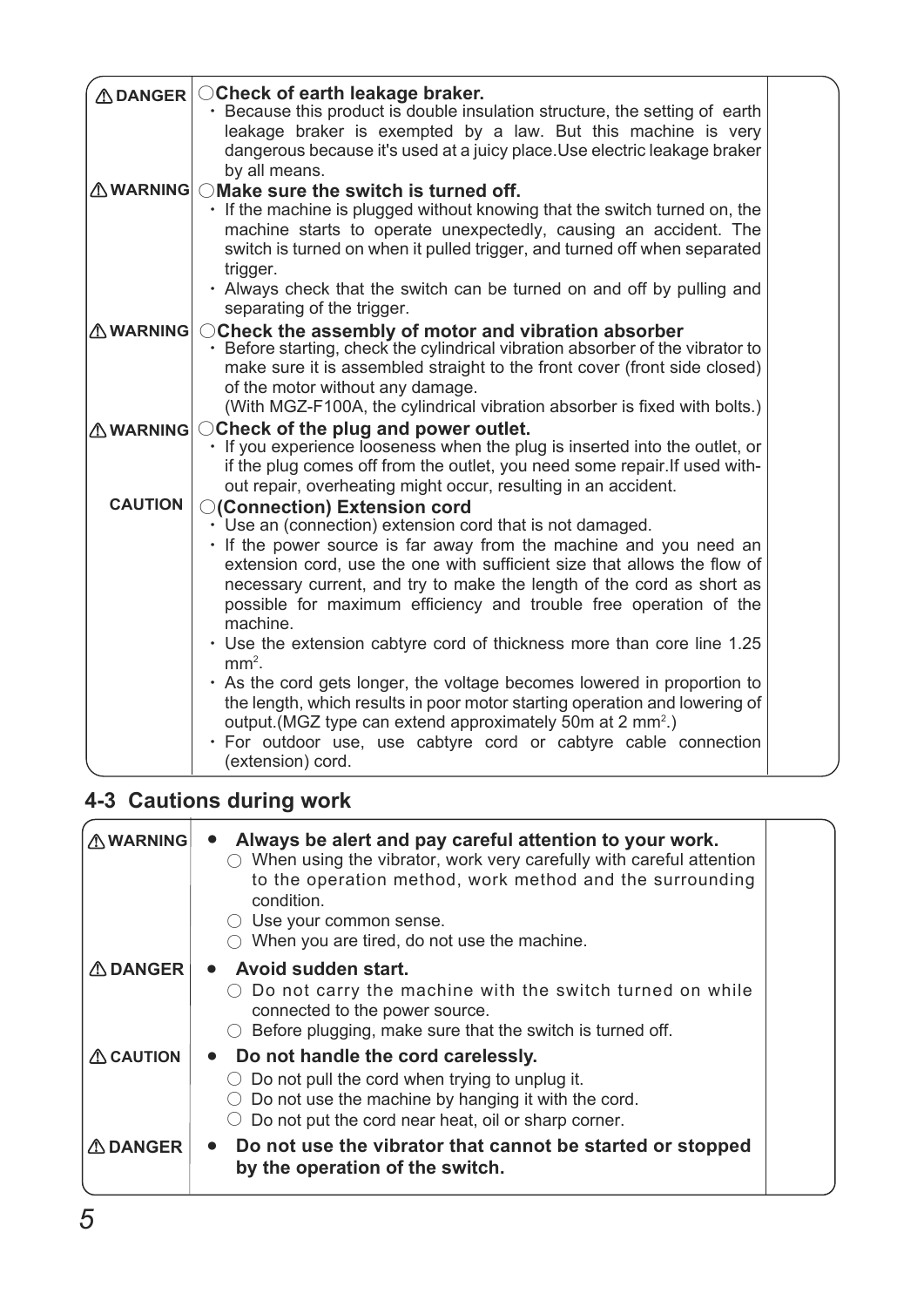| $\triangle$ DANGER | If you notice abnormal condition of the machine or<br>$\bullet$<br>abnormal noise while using the machine, turn off the<br>switch immediately to stop the machine. Then contact the<br>sales store or the rental store to ask for inspection and<br>repair. Electric leak or fire accident might occur. |  |
|--------------------|---------------------------------------------------------------------------------------------------------------------------------------------------------------------------------------------------------------------------------------------------------------------------------------------------------|--|
| <b>CAUTION</b>     | When not used, always turn off the switch.<br>Do not use the machine with abnormal posture.<br>Always secure stable footing and keep good balance.                                                                                                                                                      |  |
| <b>AWARNING</b>    | When working at high location, make sure that there is no<br>one underneath. For safe work, use a safety wire to<br>prevent the fall of the machine.                                                                                                                                                    |  |
| <b>∆WARNING</b>    | • Do not let children come near the machine.<br>Anyone other than the workers should not be allowed to touch the<br>high frequency vibrator and extension cord.<br>Do not allow anyone other than the workers to come near the<br>work area.                                                            |  |

### **4-4 Cautions for maintenance**

| <b>△ WARNING</b> | Before inspection and maintenance work, always turn off<br>$\bullet$<br>the switch and unplug from the power outlet.                                                   |  |
|------------------|------------------------------------------------------------------------------------------------------------------------------------------------------------------------|--|
|                  | • Do maintenance work carefully.                                                                                                                                       |  |
|                  | Check the cord regularly, and if damage is detected, contact the<br>sales store for repair.                                                                            |  |
|                  | $\circ$ If repair is done by someone without proper repair knowledge or<br>skill, the machine will not function properly, and even accident and<br>injury might occur. |  |
|                  | $\circlearrowright$ When using a connection (extension) cord, check it regularly and if<br>damage is detected, replace it with a new one.                              |  |
|                  | Keep the holding part dry and clean all the time. Keep the holding<br>part free of oil and grease.                                                                     |  |

## **4-5** 䚷㻌**Labeling position**

| Fig.No. | Part No. | Part name                                           | Remark   |          |
|---------|----------|-----------------------------------------------------|----------|----------|
| 105     |          | 9202-12160   Nameplate, Product No./MGZ             | NPA-1216 | No.103   |
| 103     |          | 9201-10460 Nameplate, Combination of caution labels | NP-1046  | INo.106· |
| 106     |          | 9201-10550 Nameplate, Double insulation             | NP-1055  | No.105   |
|         |          |                                                     |          |          |



## **4-6** 䚷㻌**Descriptions of symbols used on safety label**

- $\textcircled{\scriptsize{1}}$ **Read the instruction manual carefully.**  Read the instruction manual before use, and operate the machine safely.
- $(2)$ **Do not use in rain (to avoid electrification, short circuit).**  Do not use the machine in rain. Do not wash with water. Do not leave the machine in rain without covering. Do not transport the machine in rain without covering.
- 䐡䚷㻌 **Wear ear and eye protection gear**

#### $\circ$ **Double insulation**  Double insulation structure. Grounding not required.

**STATE OF BUILDING**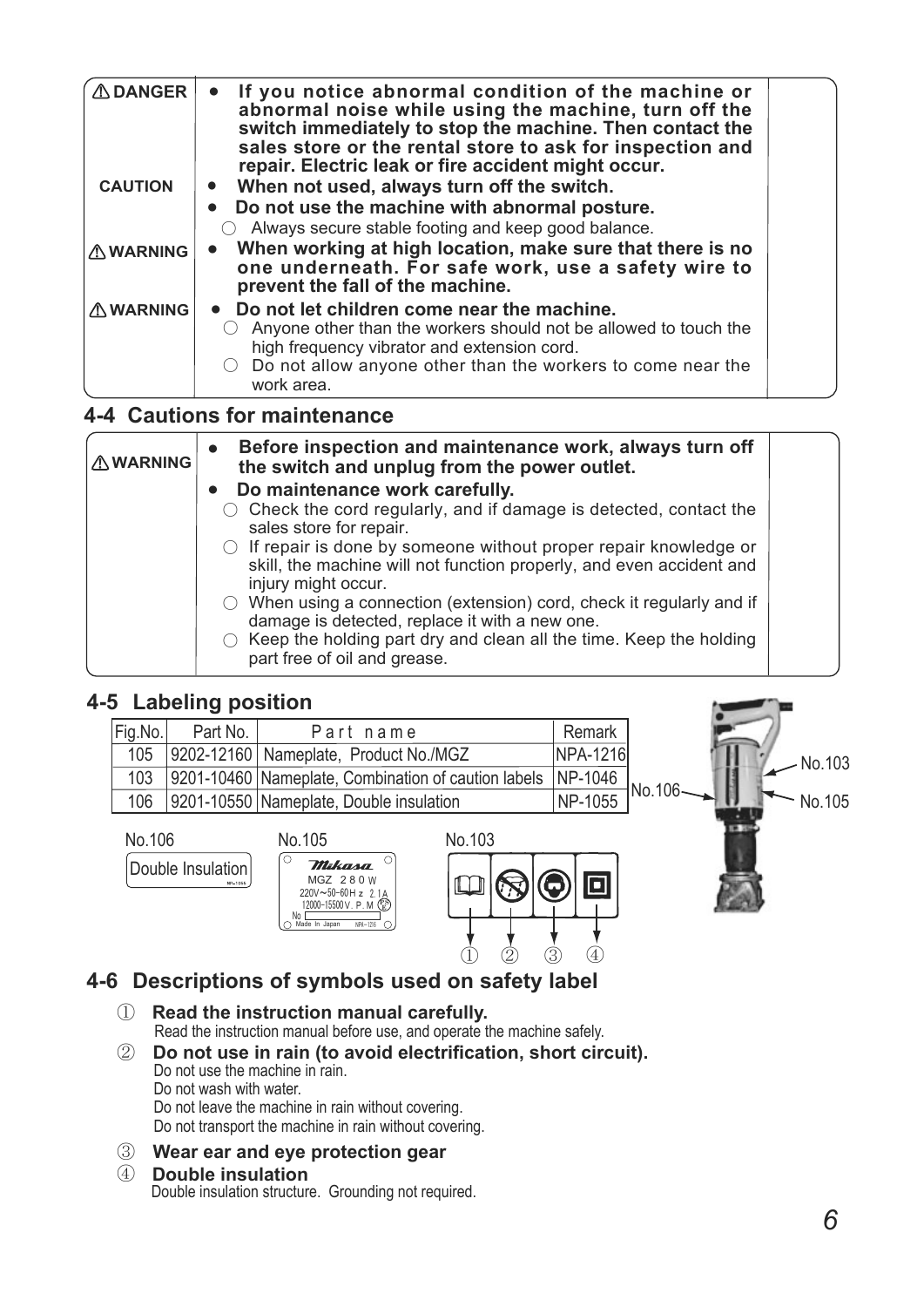# 5. Appearance

## **5-1 Outline drawing (dimension and name of each part)**



## **5-2 Specification**

| Model         | Length <sub>XDia</sub> . | Vibratoin board | Vibration                             | Use motor            | Weight <mass></mass> |
|---------------|--------------------------|-----------------|---------------------------------------|----------------------|----------------------|
|               | (mm                      | size (mm)       | Hz(V.P.M.)                            | (Commutator motor)   | (kg)                 |
| l MGZ-F100A l | 395x78                   | 78×100          | $166 - 200$<br>$(10,000 \sim 12,000)$ | 280W<br>110V<br>4.1A | 5.0                  |

# 6. Concrete casting

- Do not put the portable concrete vibrator (MGZ-F100A) directly into concrete.
- $\circ$  The portable concrete vibrator (MGZ-F100A) is a vibrator used from outside, so when using, press it on the outside of formwork.

#### ە**When using, press the vibrating part on the formwork.**

- $\circ$  To prevent excessive vibration from being applied, for concrete with slump of about 12 to 18cm, follow the standard of using at an interval of 30 to 50cm with the length of vibration applied at one site for about 15 seconds.
- $\circlearrowright$  While the machine is vibrating, do not hold the vibrating portion directly with your hand.
- ە**When using, do not bend the cylindrical vibration absorber located between the motor and vibrating portion. Do not put nor drop a heavy object on the cylindrical vibration absorber.**
- ە**When moving the vibrator, do not drag the motor holding the Cabtyre cord or the vibration portion. Hold the motor handle when moving.**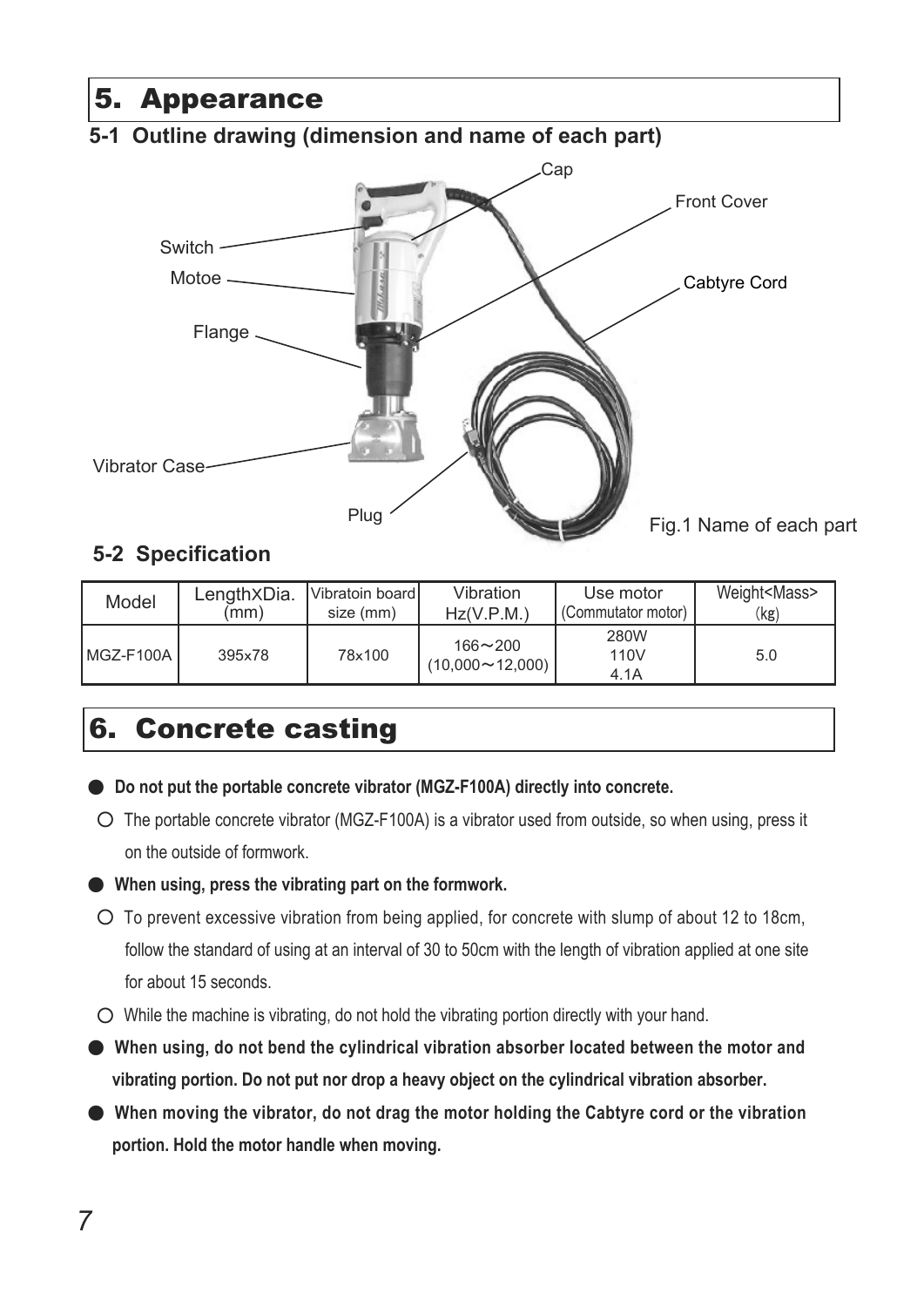# 7. Maintenance and storage

#### $\bigwedge$  Danger • Always turn off the switch and unplug from the power outlet before starting check or maintenance work.

## **7-1 Check of bolts used to fix parts**

- $\bigcirc$  Regularly check the bolts used to fix parts to see if there is any looseness. If looseness is found, tighten again securely.
- $\bigcirc$  If the machine is used with loosened bolts, an accident leading to injury might occur.

## **7-2 Remove the mortar that has adhered at the air vent (cap).**

 $\bigcirc$  If the air vent is clogged, overheating occurs, which might result in burnout. (Refer to Figure 1)

### **7-3 Checking bearing grease**

- $\bigcirc$  At every 50 to 100 hours, wipe off the old grease at the area where the motor is attached, then apply new grease. (Use grease that contains molybdenum.)
- $\bigcirc$  At about 200 hours of operation, wipe off the old grease on pinion and gear part inside the vibrator case, then apply about 40g of new grease.

 To disassemble the case, remove the cover at both ends of the case. The assembled pendulum axis can be taken out from one side. Wash inside and the pendulum bearing well. When a new bearing is used, fully fill grease in the bearing. To inside the vibrator case, do not put grease more than necessary.

 $\bigcirc$  Use heat resistant grease that will not be deteriorated by change in temperature. Use [for example, Pyronoc No.2 of Nippon Oil Corporation (previously Nisseki Mitsubishi)].

#### 䟿㻌**Warning** ●䚷㻌 **For vibrator repair, please contact your distributor.**   $\circ$  This product complies with the applicable safety requirements. Please do  $\circlearrowright$  For repair, please contact your distributor. ●䚷㻌 **Check of carbon brush**   $\circ$  If you notice a drop in motor revolution or lowering of the force, remove  $\circlearrowright$  For MGX model, the carbon brush should be replaced with a new one not try to make alterations. If repair is done by someone without proper knowledge and skill, it might result in the performance of the machine being compromised, and even there might arise a risk of accident or injury. the back cover of the motor to check the wear of carbon brush. when its remaining length is less than 5mm (length of new brush is 12mm). Contact your distributor if you need to replace a carbon brush.

#### Caution ● Make sure to use a MIKASA genuine carbon brush when replacing **the carbon brush with a new one.**